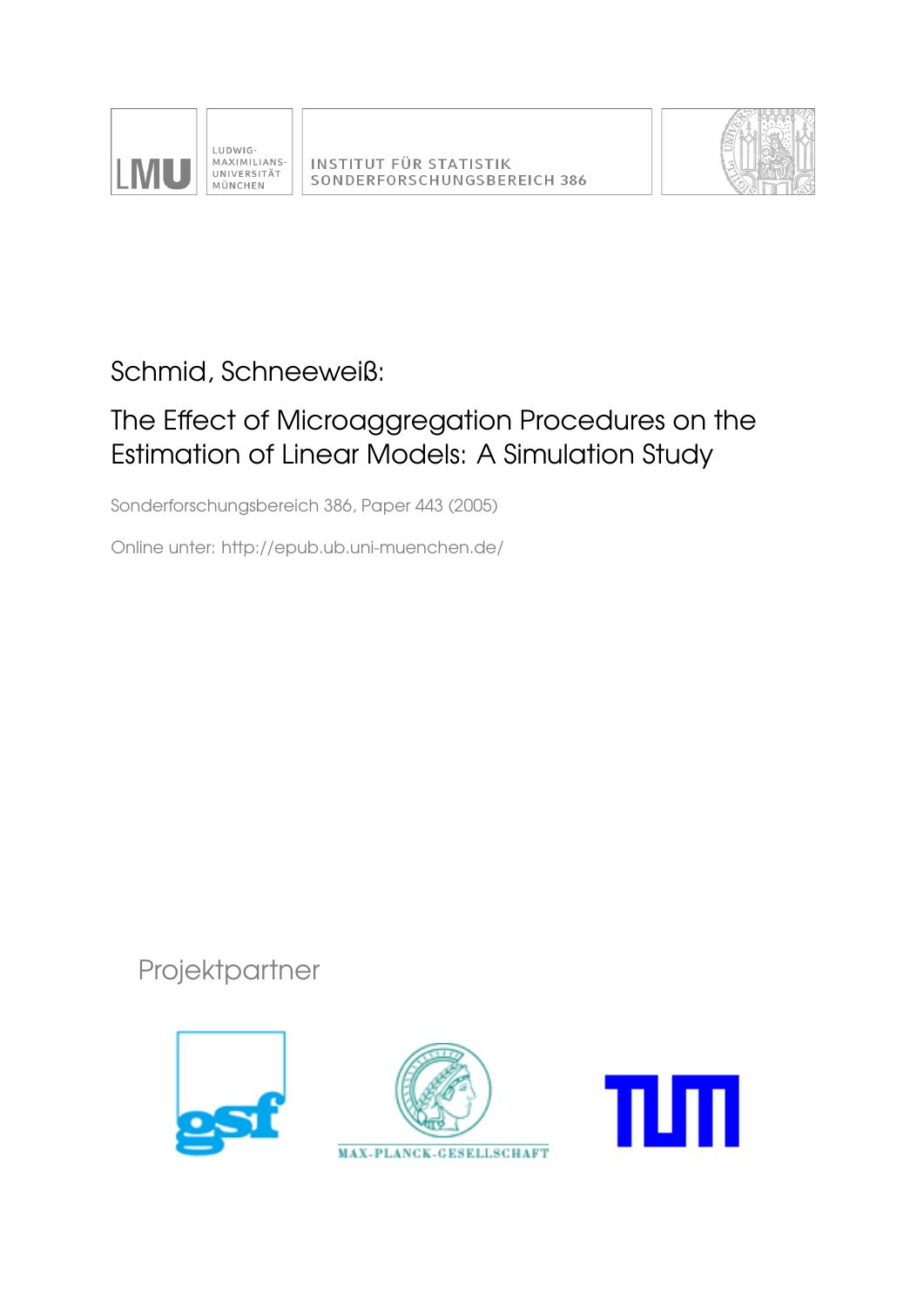# The Effect of Microaggregation Procedures on the Estimation of Linear Models: A Simulation Study

#### Matthias Schmid<sup>1</sup> and Hans Schneeweiss<sup>2</sup>

- <sup>1</sup> Department of Statistics, University of Munich Ludwigstr. 33, D-80539 München, Germany Email: matthias.schmid@stat.uni-muenchen.de
- <sup>2</sup> Department of Statistics, University of Munich Akademiestr. 1, D-80799 München, Germany Email: hans.schneeweiss@stat.uni-muenchen.de

#### Abstract

Microaggregation is a set of procedures that distort empirical data in order to guarantee the factual anonymity of the data. At the same time the information content of data sets should not be reduced too much and should still be useful for scientific research. This paper investigates the effect of microaggregation on the estimation of a linear regression by ordinary least squares. It studies, by way of an extensive simulation experiment, the bias of the slope parameter estimator induced by various microaggregation techniques. Some microaggregation procedures lead to consistent estimates while others imply an asymptotic bias for the estimator.

Keywords: microaggregation, disclosure control, simple linear model, bias, consistency

#### 1 Introduction

A problem statistical offices are increasingly faced with is providing sufficient information to scientists while at the same time having to maintain confidentiality required by data protection laws. To handle this trade-off (which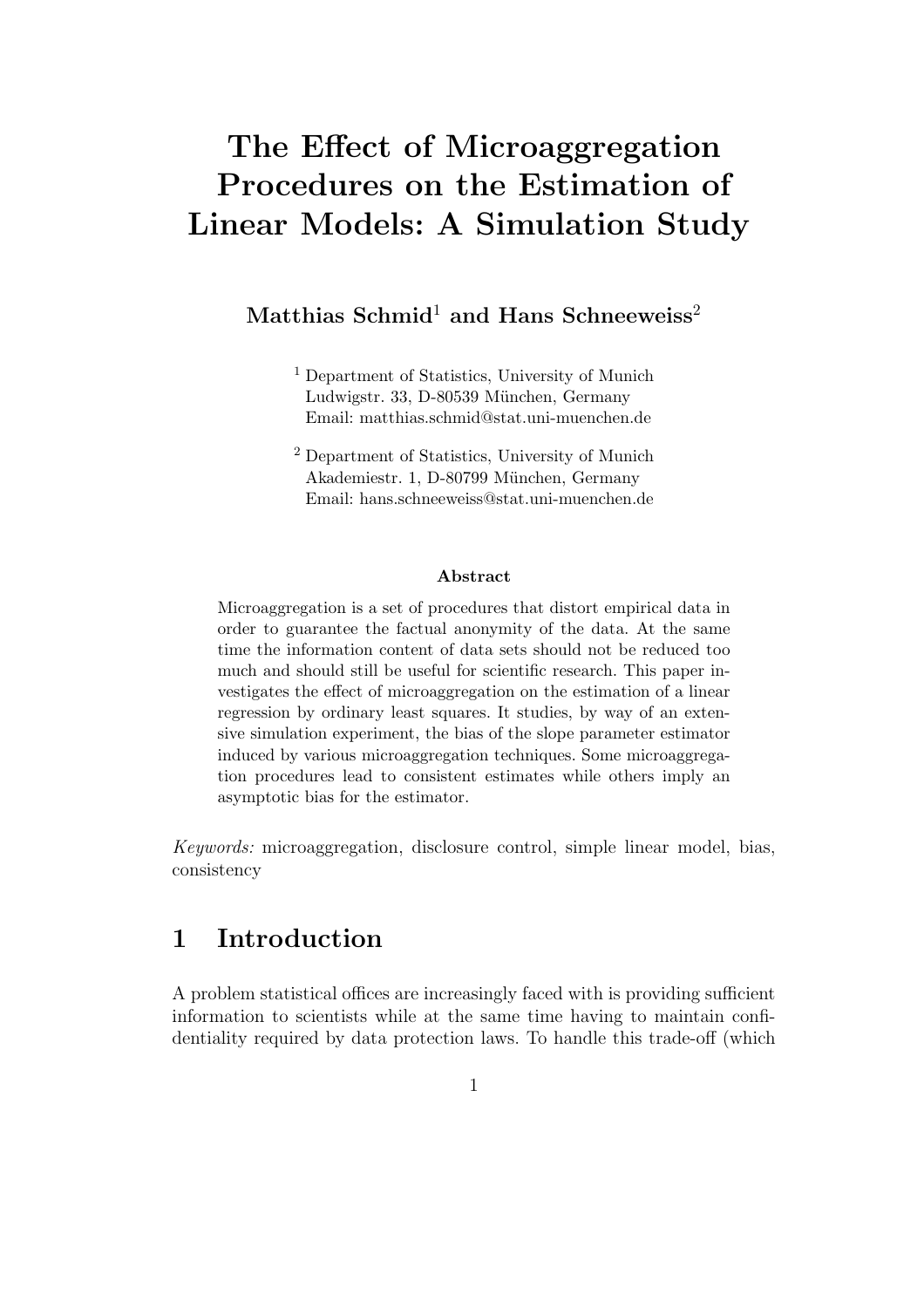is commonly referred to as the statistical disclosure control problem), the information content of released microdata sets is often reduced by means of masking procedures. However, while reducing the disclosure risk of a data file, masking procedures also affect the results of statistical analyses.

One of the most promising masking techniques is microaggregation (Defays/Anwar 1998, Domingo-Ferrer/Mateo-Sanz 2002), a procedure for continuous data which has been widely discussed over the last years. The main idea behind microaggregation is to group the observations in a data set and replace the original data values with their corresponding group means. To reduce the information loss imposed by microaggregation, it is considered advisable to group only those data values which are similar in terms of a similarity criterion. The various types of microaggregation techniques mainly differ in the similarity criterion that is used to form the groups.

While the disclosure risk of anonymized data sets has been subject to intensive research over the last years (Elliot 2001, Willenborg/de Waal 2001, Yancey et al. 2002), the impact of microaggregation on statistical analyses is still widely unexplored. Empirical studies based on the analysis of selected data sets include Mateo-Sanz/Domingo-Ferrer (1998), Domingo-Ferrer/Mateo-Sanz (2001), and Domingo-Ferrer/Torra (2001). However, while providing an important insight into the effects of microaggregation on statistical analyses, the results of these studies may depend on various (unknown) characteristics of the data sets and on the uncertainty whether the statistical models are correctly specified. In this paper, we instead focus on simulated data sets. Thus we are able to control the data structure and the model specification and can concentrate on a study of the microaggregation effect solely.

The effect of microaggregation on statistical analyses depends on the type of analysis carried out by the researcher. It is therefore necessary to study all forms of models to be considered for statistical analysis. In the following, we restrict our investigation to the estimation of a simple linear regression model. This is done by means of a systematic simulation study. Our main interest is in the potential bias of the naive estimator of the slope parameter. It turns out that all aggregation methods considered in this paper lead to a bias, at least for small sample sizes. In some cases the bias persists asymptotically while in other cases it decreases to zero with growing sample size, thus giving rise to consistent estimates.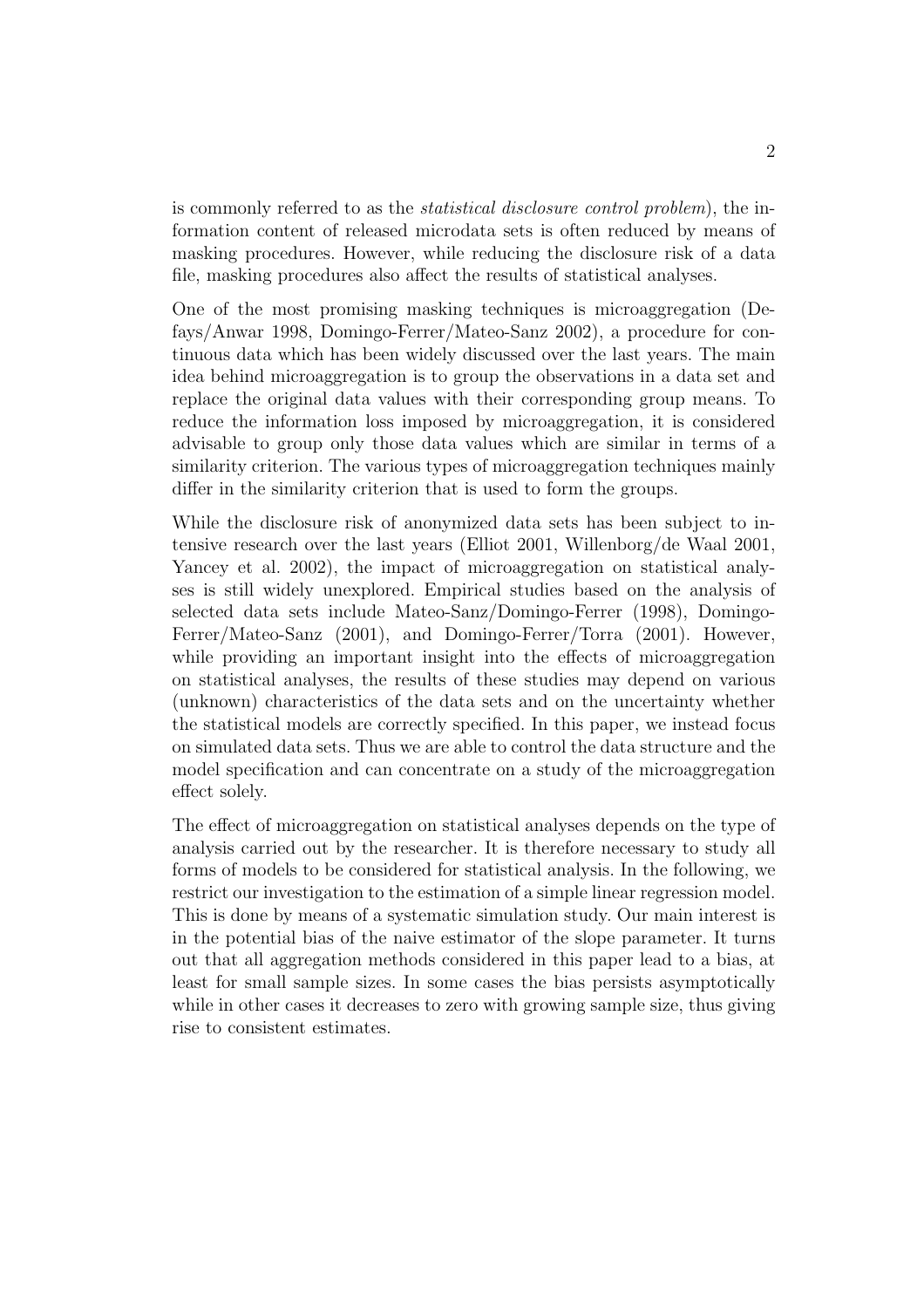In Section 2 we start with a description of the various microaggregation procedures used for masking data. Section 3 contains a systematic simulation study of the effects of microaggregation on the estimation of a simple linear model. Moreover, we consider in detail the microaggregation techniques which induce an asymptotic bias in the estimated slope parameter. In Section 4, we outline the effects of microaggregation on the estimation of a multiple linear regression model. Section 5 contains a concluding summary.

#### 2 Microaggregation Techniques

As stated in the introduction, there are various types of microaggregation methods which mainly differ in the similarity criterion used for grouping the data. For our simulation study, we decided to chose five of the most commonly applied microaggregation techniques, namely

- 1. Microaggregation using a leading variable (Paass/Wauschkuhn 1985): The data values are sorted with respect to one variable in the data set (the so-called leading variable). Groups are then formed by data records having similar values for the leading variable. The group size (or "aggregation level") is kept fixed for every group. In a simple linear model, the leading variable can either be the regressor or the dependent variable. Feige/Watts (1972) have shown that if the regressor is used as the leading variable, linear model estimates based on the aggregated data are unbiased. Concerning microaggregation using the dependent variable as the leading variable, Feige/Watts (1972) hint at the possibility that estimates might show an aggregation bias. However, little is known about this bias. Therefore, in the following sections, we restrict to the case where the dependent variable is the leading variable.
- 2. Individual ranking (Defays/Anwar 1998): Each variable is microaggregated separately. First, the data set is sorted by the first variable, and the values of this variable are microaggregated. Then, the same procedure is repeated for the second variable and so on. Again, the group size is kept fixed.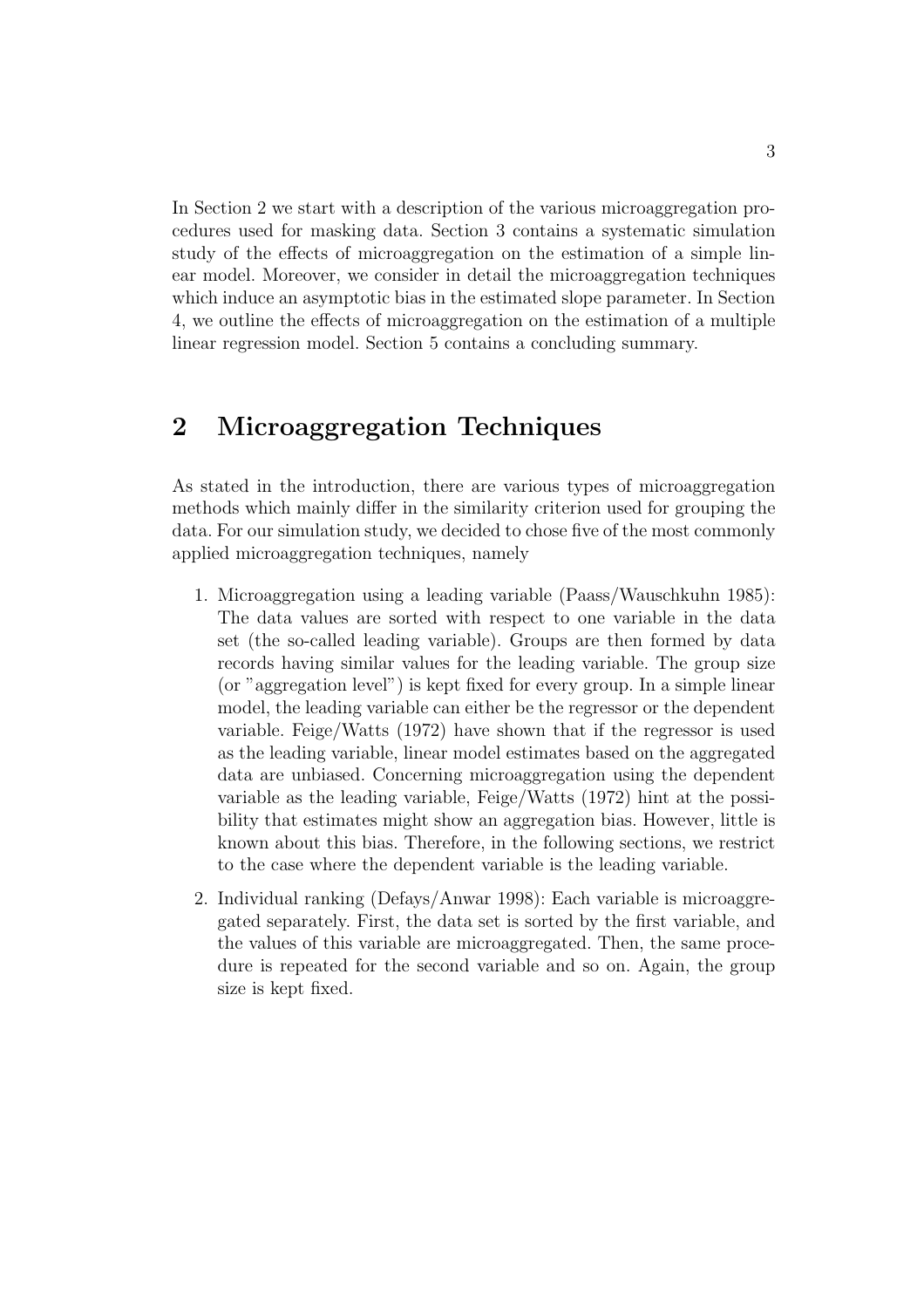- 3. Microaggregation using principal component analysis: Multivariate data are first projected onto the first principle axis. The projected values then serve as a leading variable as described in 1. The group size is kept fixed.
- 4. Multivariate microaggregation based on Euclidean distances: This type of microaggregation uses the Euclidean distance to determine the similarity of data records. Before microaggregation, all variables are standardized. Again, a fixed group size is used. For details on the algorithm we refer to Domingo-Ferrer/Mateo-Sanz (2002).
- 5. Multivariate microaggregation based on Ward hierarchical clustering (Domingo-Ferrer/Mateo-Sanz 2002): A cluster analysis with minimum group size is performed to aggregate the data. Under the constraint that each group must consist of at least A data values, groups are formed by minimizing the within-groups variance. The group size is allowed to vary over the groups. Again, we refer to Domingo-Ferrer/Mateo-Sanz (2002) for an exact description of the algorithm.

#### 3 Simulations

We consider the simple linear model

$$
Y = \alpha + \beta X + \epsilon \tag{1}
$$

 $Y$  denotes the continuous response (or endogenous variable) while  $X$  denotes the continuous covariate (or exogenous variable).  $(\alpha, \beta)'$  is the corresponding parameter vector. The random error  $\epsilon$  is independent of X. Moreover,  $\epsilon$  is assumed to be normally distributed with zero mean and constant variance  $\sigma_{\epsilon}^2$ .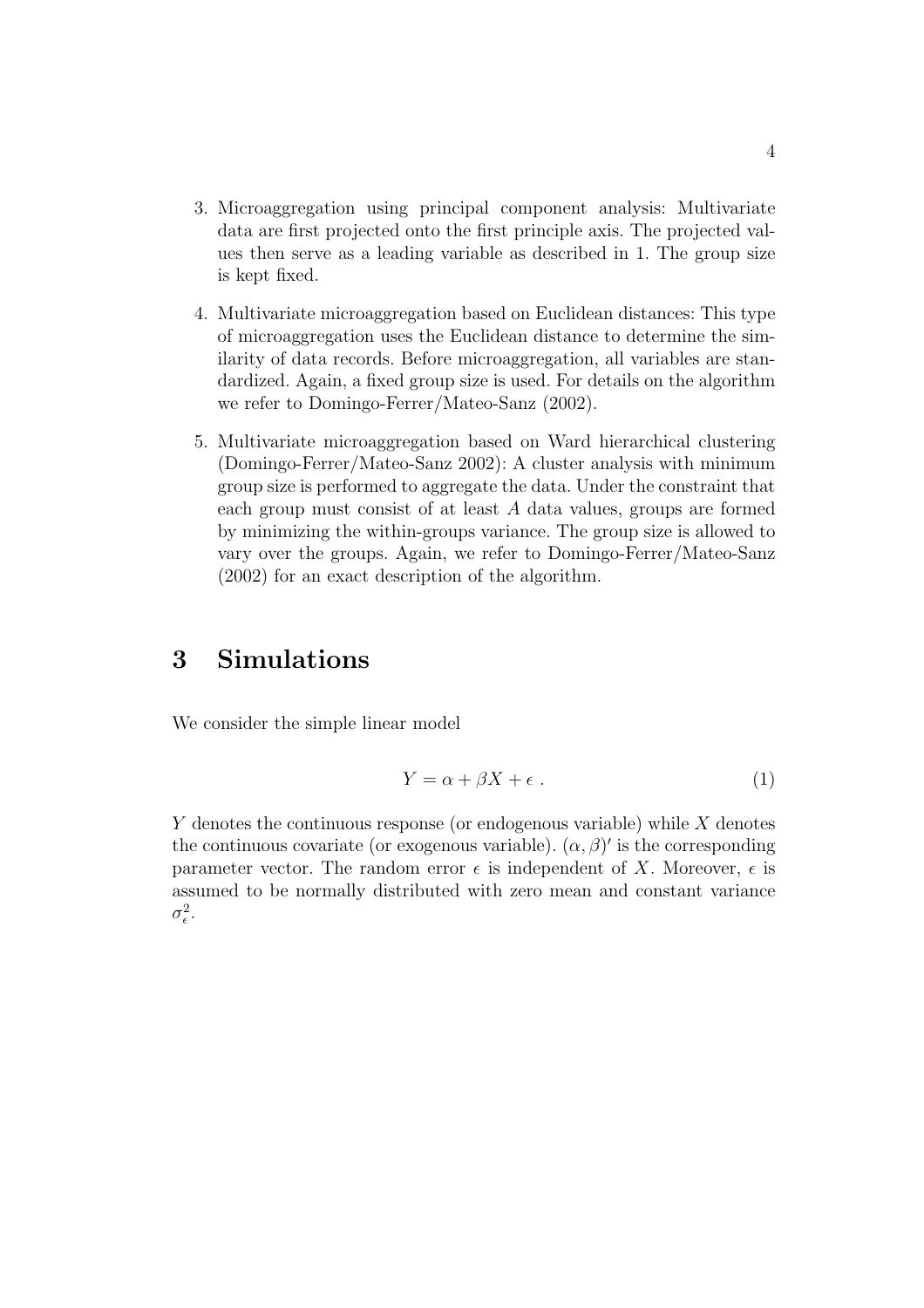We applied the five microaggregation techniques described in Section 2 to data sets simulated from model (1). We then estimated a simple linear model from the aggregated data (so-called naive estimation). Table 1 shows the averages of the naive estimates  $\hat{\beta}$  over 1000 replications for selected values of  $\beta$  ( $\beta = 0$ ,  $\beta = 0.5$ ,  $\beta = 1$ ,  $\beta = 5$ ) and various sample sizes ( $n = 50$ ,  $n = 100$ ,  $n = 200$ ,  $n = 400$ ). For symmetry reasons we do not consider negative values of  $\beta$ . The residual variance  $\sigma_{\epsilon}^2$  was set equal to 0.5,  $\alpha$  was set equal to 0. The values of the covariate X were drawn from a standard normal distribution.

For microaggregation using  $Y$  as a leading variable  $(LV)$ , microaggregation using individual ranking (IR), microaggregation using principal component analysis (PCA), and microaggregation using Euclidean distances (Eucl), the group size was set equal to three. For microaggregation based on Ward

|             |            | $n=50$   | $n = 100$ | $n=200$  | $n = 400$ |
|-------------|------------|----------|-----------|----------|-----------|
|             | Eucl       | $-0.001$ | 0.002     | $-0.001$ | $-0.001$  |
|             | IR         | 0.001    | 0.002     | 0.000    | 0.000     |
| $\beta = 0$ | LV         | $-0.006$ | 0.002     | 0.000    | 0.000     |
|             | <b>PCA</b> | $-0.002$ | 0.004     | 0.003    | $-0.007$  |
|             | kW         | 0.001    | 0.001     | 0.002    | 0.001     |
|             | Eucl       | 0.529    | 0.513     | 0.510    | 0.504     |
|             | IR.        | 0.492    | 0.496     | 0.499    | 0.499     |
| $\beta=0.5$ | LV         | 0.769    | 0.762     | 0.753    | 0.751     |
|             | <b>PCA</b> | 0.614    | 0.611     | 0.611    | 0.609     |
|             | kW         | 0.521    | 0.511     | 0.507    | 0.503     |
| $\beta=1$   | Eucl       | 1.029    | 1.018     | 1.008    | 1.005     |
|             | IR         | 0.988    | 0.997     | 0.998    | 0.998     |
|             | LV         | 1.163    | 1.158     | 1.155    | 1.155     |
|             | <b>PCA</b> | 1.084    | 1.085     | 1.082    | 1.082     |
|             | kW         | 1.036    | 1.021     | 1.012    | 1.006     |
| $\beta = 5$ | Eucl       | 5.016    | 5.011     | 5.009    | 5.004     |
|             | IR         | 4.972    | 4.990     | 4.995    | 4.998     |
|             | LV         | 5.031    | 5.035     | 5.034    | 5.033     |
|             | <b>PCA</b> | 5.030    | 5.027     | 5.028    | 5.028     |
|             | kW         | 5.036    | 5.034     | 5.028    | 5.017     |

Table 1: Naive estimates of  $\beta$  for various sample sizes ( $\sigma_{\epsilon} = 0.5$ )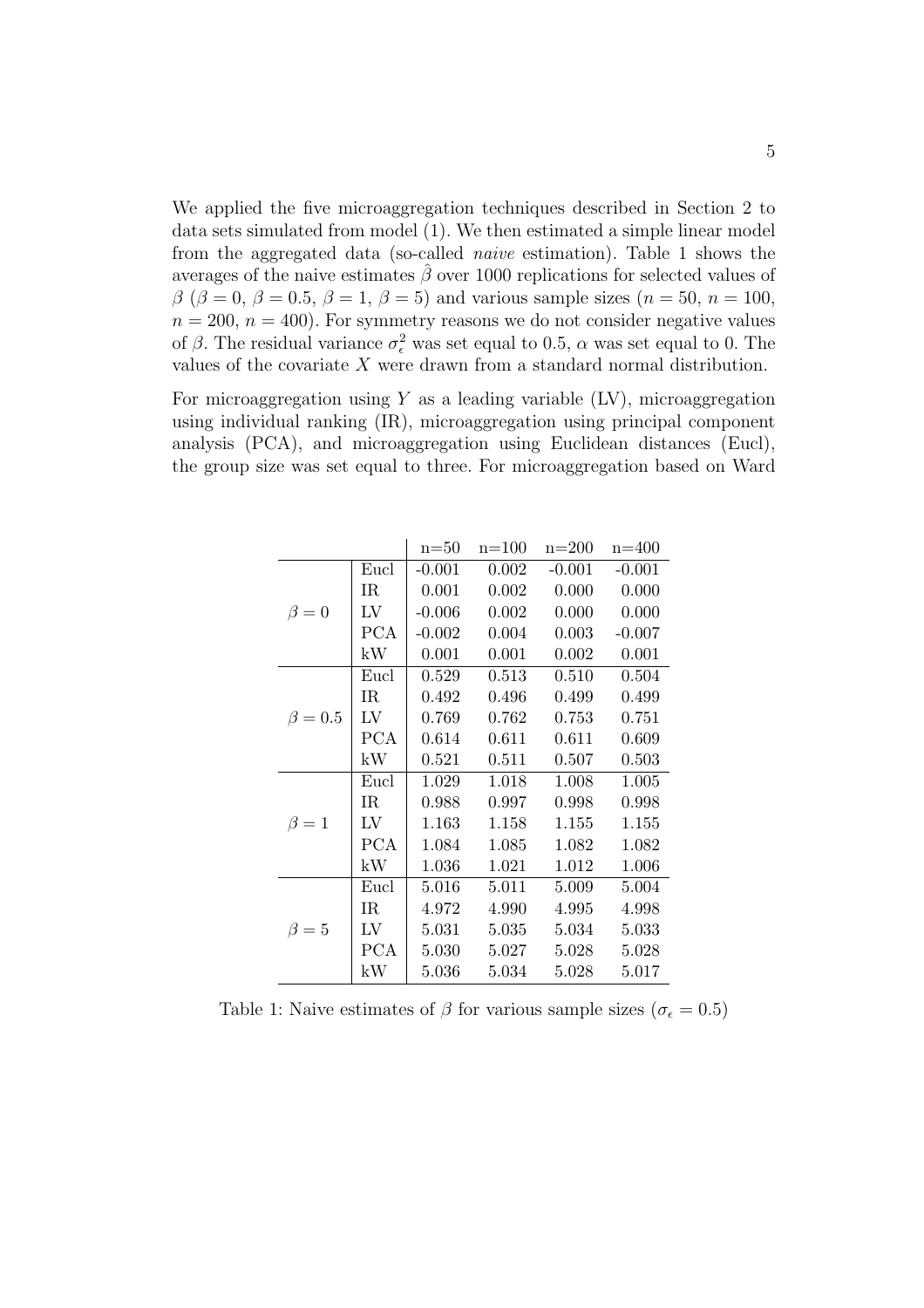hierarchical clustering (kW), the minimum group size was set equal to three as well.

From Table 1 we see that if n is small and  $\beta > 0$ , all estimates show a bias. Interestingly, for LV, PCA, Eucl, and kW, the bias is positive, meaning that the effect of X on the dependent variable Y is overestimated. If IR is used to aggregate the data, the slope parameter is underestimated.

The only exception is the case where  $\beta = 0$ : In this case, for all values of n, the naive estimates are unbiased. For  $\beta > 0$  we see that if IR, Eucl, or  $kW$  are used for microaggregation, the bias decreases with n increasing and apparently goes to zero with  $n \to \infty$ . Thus, IR, Eucl, and kW seem to lead to consistent naive estimates of the slope parameter.

In contrast, estimates show an asymptotic bias if LV and PCA are used for aggregation. This bias depends on the value of  $\beta$ . Comparing LV to PCA, we see that PCA induces a smaller bias than LV, at least for the values of  $\beta$ chosen, but see below.

Tables 2 and 3 show what happens if the residual variance  $\sigma_{\epsilon}^2$  is increased. Apparently, the bias of the estimates becomes larger as  $\sigma_{\epsilon}^2$  gets larger. In addition, convergence to the true value of  $\beta$  slows down if IR, Eucl, or kW are applied. Interestingly, if  $\sigma_{\epsilon} = 1.5$  and  $\beta = 0.5$ , the biases of the naive estimates based on LV and PCA are almost equal. In this case, PCA does not perform better than LV. At the end of this section, we will consider in detail the effect of LV and PCA on the naive estimate of  $\beta$ .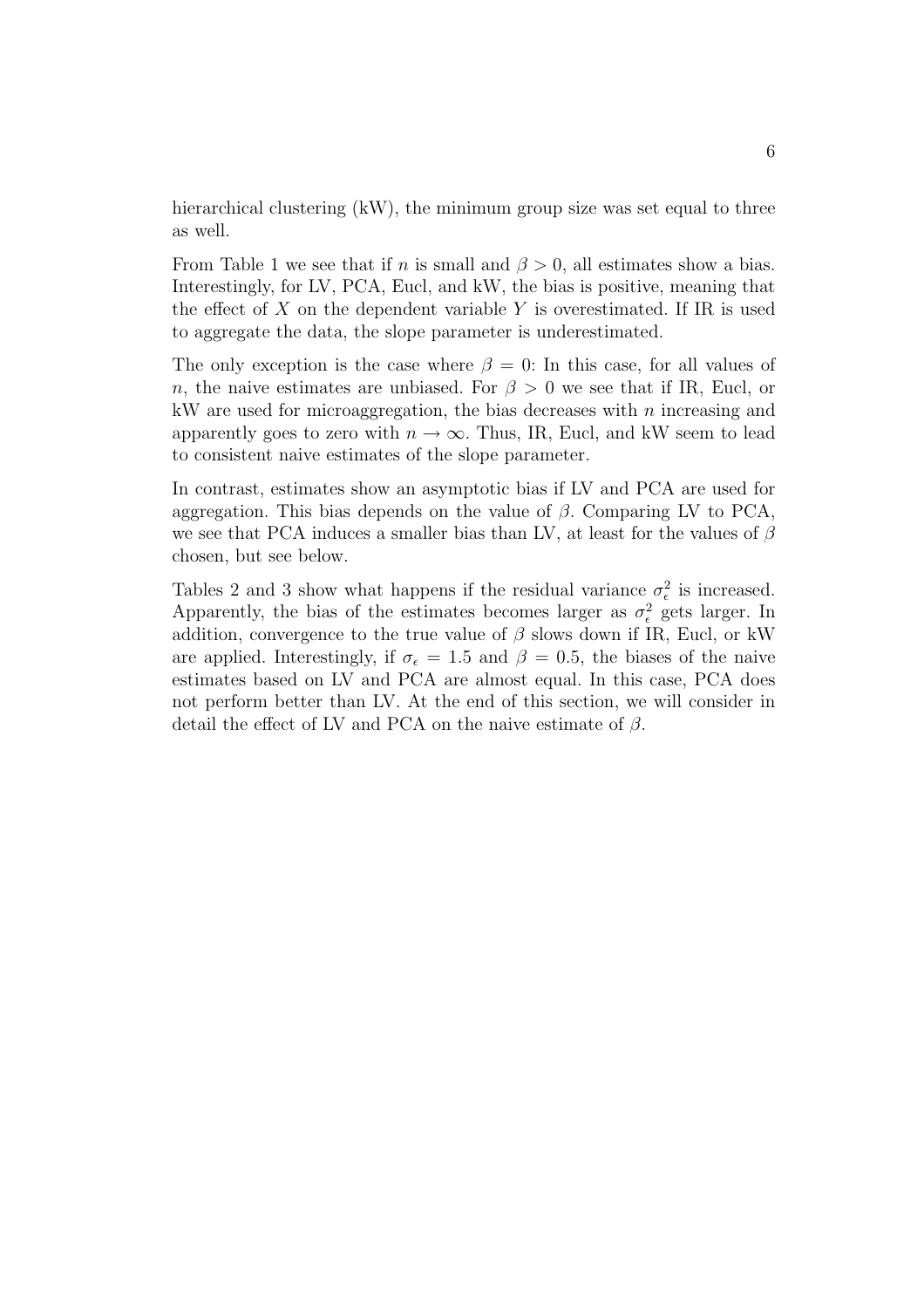|               |             | $n = 50$ | $n = 100$ | $n=200$  | $n = 400$ |
|---------------|-------------|----------|-----------|----------|-----------|
|               | Eucl        | 0.004    | $-0.002$  | 0.002    | 0.002     |
|               | IR          | $-0.002$ | $-0.001$  | 0.002    | $-0.002$  |
|               |             |          |           |          |           |
| $\beta = 0$   | LV          | $-0.026$ | $-0.015$  | $-0.002$ | 0.000     |
|               | <b>PCA</b>  | $-0.026$ | $-0.005$  | $-0.015$ | 0.026     |
|               | kW          | 0.003    | $-0.001$  | 0.000    | $-0.003$  |
|               | Eucl        | 0.535    | 0.519     | 0.512    | 0.507     |
|               | $_{\rm IR}$ | 0.494    | 0.493     | 0.499    | 0.500     |
| $\beta = 0.5$ | LV          | 1.120    | 1.083     | 1.081    | 1.076     |
|               | <b>PCA</b>  | 0.911    | 0.909     | 0.896    | 0.890     |
|               | kW          | 0.555    | 0.525     | 0.513    | 0.507     |
| $\beta=1$     | Eucl        | 1.044    | 1.034     | 1.019    | 1.009     |
|               | $_{\rm IR}$ | 0.985    | 0.997     | 0.999    | 1.002     |
|               | LV          | 1.545    | 1.515     | 1.515    | 1.508     |
|               | <b>PCA</b>  | 1.330    | 1.315     | 1.309    | 1.310     |
|               | kW          | 1.084    | 1.047     | 1.027    | 1.014     |
| $\beta=5$     | Eucl        | 5.042    | 5.027     | 5.021    | 5.010     |
|               | IR          | 4.952    | 4.986     | 4.987    | 4.995     |
|               | LV          | 5.136    | 5.132     | 5.136    | 5.130     |
|               | <b>PCA</b>  | 5.115    | 5.112     | 5.110    | 5.112     |
|               | kW          | 5.135    | 5.107     | 5.075    | 5.004     |

Table 2: Naive estimates of  $\beta$  for various sample sizes  $(\sigma_\epsilon=1)$ 

|               |             | $n=50$   | $n = 100$ | $n=200$  | $n = 400$ |
|---------------|-------------|----------|-----------|----------|-----------|
|               | Eucl        | 0.013    | $-0.005$  | 0.000    | 0.000     |
|               | $_{\rm IR}$ | 0.000    | 0.005     | $-0.004$ | 0.001     |
| $\beta = 0$   | LV          | $-0.008$ | $-0.007$  | 0.012    | 0.013     |
|               | PCA         | 0.050    | $-0.074$  | 0.001    | 0.071     |
|               | kW          | $-0.003$ | 0.000     | 0.005    | $-0.001$  |
|               | Eucl        | 0.537    | 0.521     | 0.511    | 0.510     |
|               | IR          | 0.491    | 0.490     | 0.498    | 0.497     |
| $\beta = 0.5$ | LV          | 1.282    | 1.254     | 1.262    | 1.260     |
|               | <b>PCA</b>  | 1.273    | 1.273     | 1.263    | 1.252     |
|               | kW          | 0.576    | 0.539     | 0.519    | 0.511     |
|               | Eucl        | 1.050    | 1.037     | 1.017    | 1.012     |
|               | $_{\rm IR}$ | 0.981    | 0.991     | 1.002    | 0.993     |
| $\beta=1$     | LV          | 1.917    | 1.881     | 1.874    | 1.867     |
|               | <b>PCA</b>  | 1.683    | 1.650     | 1.638    | 1.634     |
|               | kW          | 1.146    | 1.079     | 1.041    | 1.025     |
|               | Eucl        | 5.087    | 5.052     | 5.033    | 5.009     |
|               | $_{\rm IR}$ | 4.947    | 4.970     | 4.992    | 4.997     |
| $\beta=5$     | LV          | 5.302    | 5.305     | 5.293    | 5.294     |
|               | <b>PCA</b>  | 5.269    | 5.253     | 5.247    | 5.245     |
|               | kW          | 5.276    | 5.198     | 5.129    | 5.074     |

Table 3: Naive estimates of  $\beta$  for various sample sizes  $(\sigma_{\epsilon}=1.5)$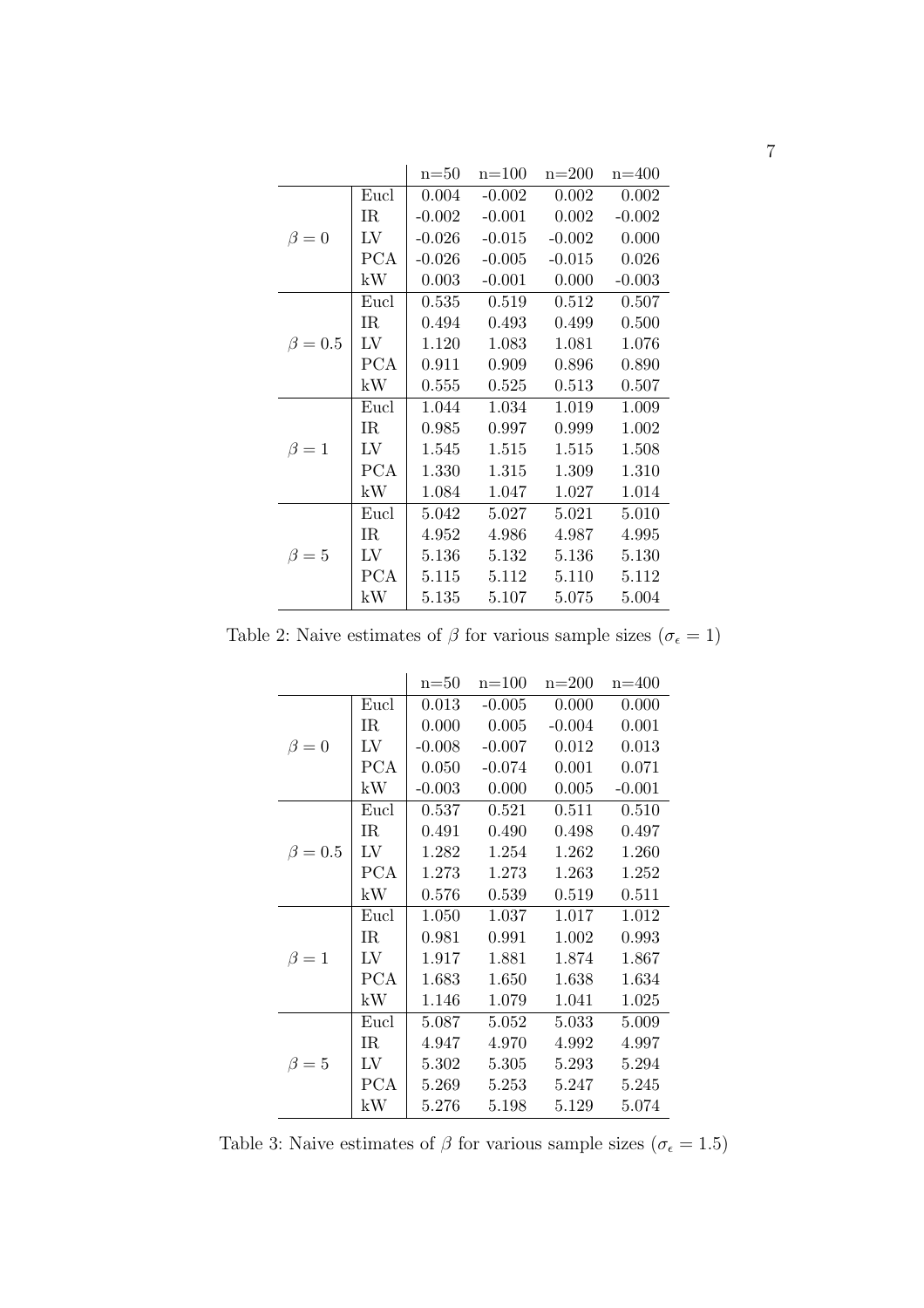|             |             | $A=3$    | $A=6$    | $A=9$    | $A=12$   |
|-------------|-------------|----------|----------|----------|----------|
|             | Eucl        | 0.002    | 0.003    | $-0.002$ | 0.002    |
|             | $_{\rm IR}$ | 0.002    | 0.001    | 0.001    | 0.000    |
| $\beta = 0$ | LV          | $-0.002$ | 0.007    | 0.010    | $-0.040$ |
|             | <b>PCA</b>  | $-0.015$ | $-0.014$ | 0.000    | $-0.043$ |
|             | kW          | 0.000    | $-0.001$ | $-0.002$ | 0.003    |
|             | Eucl        | 0.512    | 0.509    | 0.511    | 0.510    |
|             | IR          | 0.499    | 0.496    | 0.492    | 0.494    |
| $\beta=0.5$ | LV          | 1.081    | 1.536    | 1.771    | 1.936    |
|             | <b>PCA</b>  | 0.896    | 1.024    | 1.075    | 1.098    |
|             | kW          | 0.513    | 0.538    | 0.562    | 0.588    |
|             | Eucl        | 1.019    | 1.018    | 1.018    | 1.015    |
|             | $_{\rm IR}$ | 0.999    | 0.997    | 0.993    | 0.981    |
| $\beta=1$   | LV          | 1.515    | 1.731    | 1.822    | 1.866    |
|             | <b>PCA</b>  | 1.309    | 1.410    | 1.436    | 1.461    |
|             | kW          | 1.027    | 1.065    | 1.109    | 1.137    |
|             | Eucl        | 5.021    | 5.020    | 5.022    | 5.022    |
|             | $_{\rm IR}$ | 4.987    | 4.981    | 4.970    | 4.960    |
| $\beta = 5$ | LV          | 5.136    | 5.168    | 5.179    | 5.183    |
|             | <b>PCA</b>  | 5.110    | 5.141    | 5.151    | 5.153    |
|             | kW          | 5.075    | 5.145    | 5.173    | 5.181    |

Table 4: Naive estimates of  $\beta$  for various group sizes  $(\sigma_{\epsilon} = 1, n = 200)$ 

Table 4 shows the naive estimates of  $\beta$  for various group sizes (here,  $\sigma_{\epsilon}$  was set equal to one and n was set equal to 200). The group size is denoted by  $A$ . We see that as A increases and  $\beta > 0$ , the bias of the naive estimate increases in most cases, particularly if LV or PCA are used for microaggregation. The only exception is the case where Eucl is used to aggregate the data: Here, the group size does not seem to have any effect on the bias of  $\beta$ .

It should be mentioned that the bias of  $\hat{\beta}$  induced by kW is not directly comparable to the bias induced by the other microaggregation methods. This is due to the fact that kW allows the group sizes to vary, implying that groups containing more than A records are possible. For instance, if  $A = 3$ , the average group size of kW estimated from the simulated data sets was about 3.70.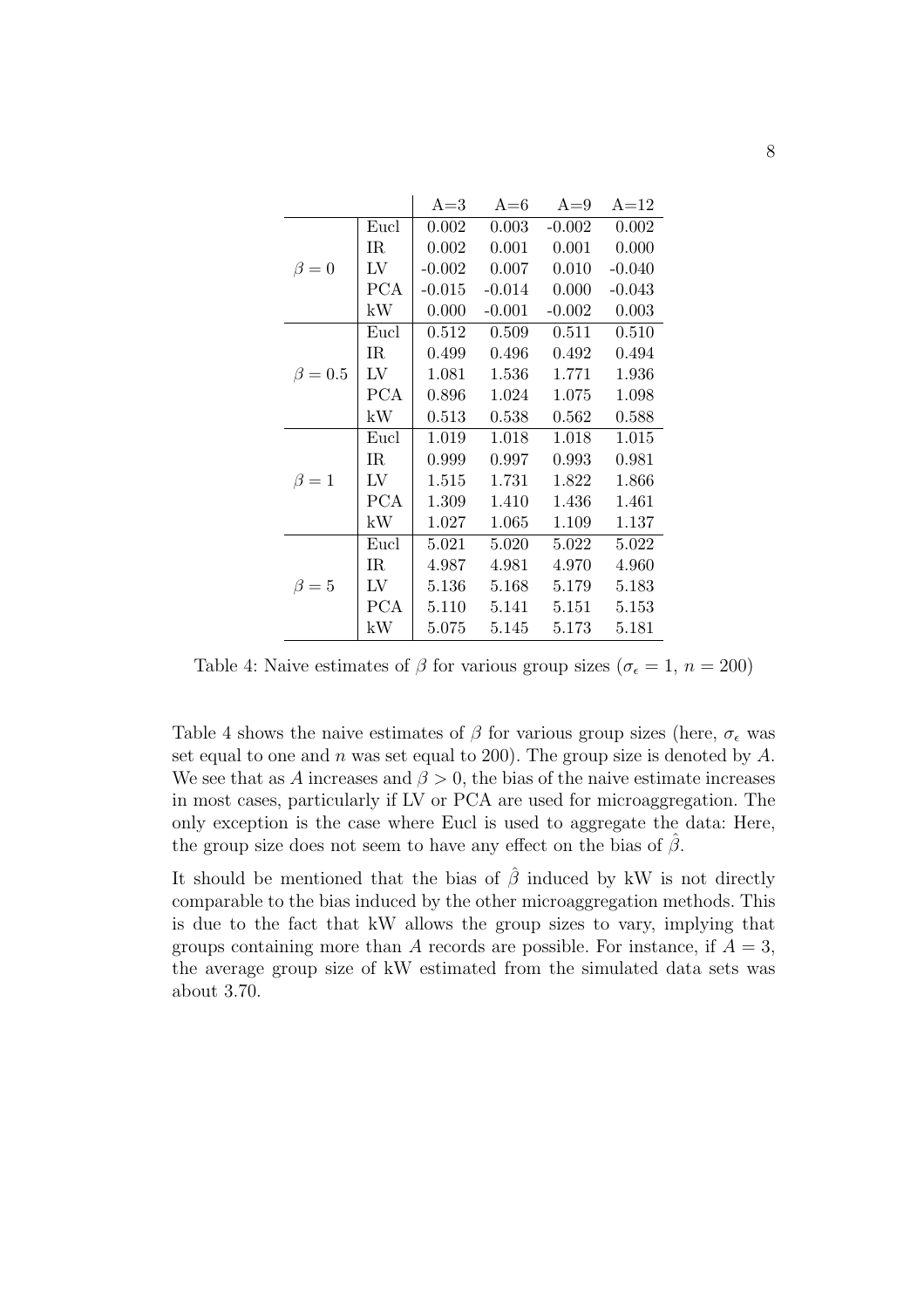Let us now have a closer look at the nature of the bias of  $\hat{\beta}$  if LV or PCA are used to aggregate the data. We estimated the bias of  $\hat{\beta}$  for  $\beta = 0, 0.005, \ldots, 0.495, 0.5, 0.75, \ldots, 2.75, 3$  and the corresponding negative values. The sample size  $n$  was set equal to 400, the group size was set equal to three. As before, the values of  $X$  were drawn from a standard normal distribution. The results are shown in Fig. 1 (here,  $\sigma_{\epsilon}$  was set equal to 0.5): Again, we see that if  $\beta > 0$ ,  $\beta$  is overestimated by  $\beta$ . Obviously, if  $|\beta|$  is close to zero, PCA induces a larger bias than LV does. For large values of  $|\beta|$ , PCA performs better. We also see that if  $\beta = 0$ , estimates are unbiased. As  $|\beta| \to \infty$ , bias( $\beta$ ) goes to zero. This is a plausible result because using Y as the leading variable is approximately the same as using  $X$  as the leading variable when  $|\beta|$  is large and  $\sigma_{\epsilon}^2$  is kept constant (in fact, the correlation between X and Y is close to  $\pm 1$  in this case). In the same way, if X and Y are highly correlated, using PCA is almost the same as using  $X$  as the leading variable. Now, if  $X$  is used as the leading variable, estimates are unbiased (see Feige/Watts 1972), and thus bias( $\beta$ ) should be close to zero if Y is the leading variable and  $|\beta|$  is large.



Figure 1: Bias of  $\hat{\beta}$  if LV (solid line) or PCA (dashed line) is used for microaggregation ( $\sigma_{\epsilon} = 0.5$ )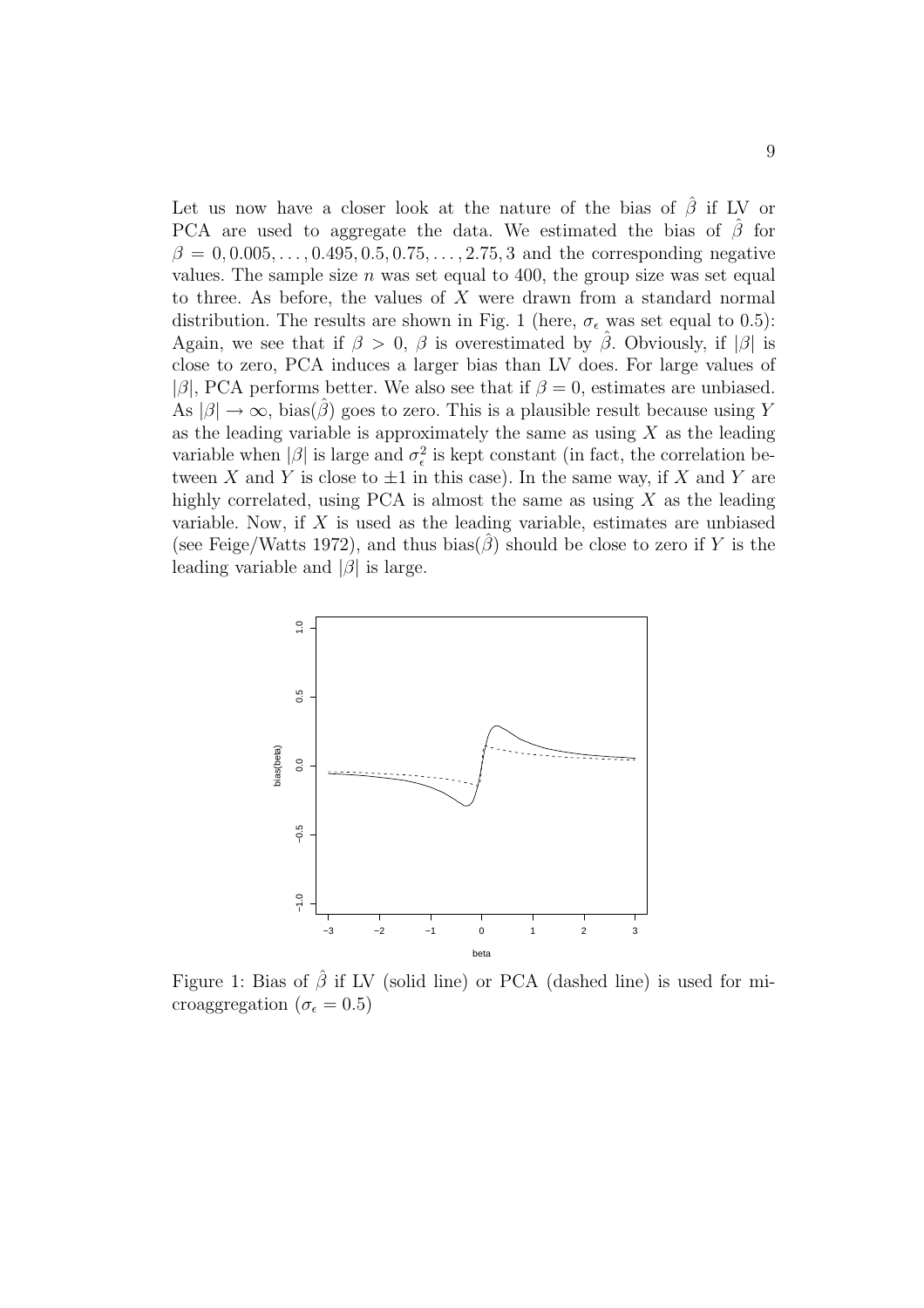Fig. 2 shows what happens when  $\sigma_{\epsilon}$  is increased: As  $\sigma_{\epsilon}$  increases, the bias increases, and also the difference between the two bias curves. In addition, for all values of  $\sigma_{\epsilon}$ ,  $\beta$  is underestimated by  $\hat{\beta}$  if  $\beta < 0$ .



Figure 2: Bias of  $\hat{\beta}$  if LV (solid line) or PCA (dashed line) is used for microaggregation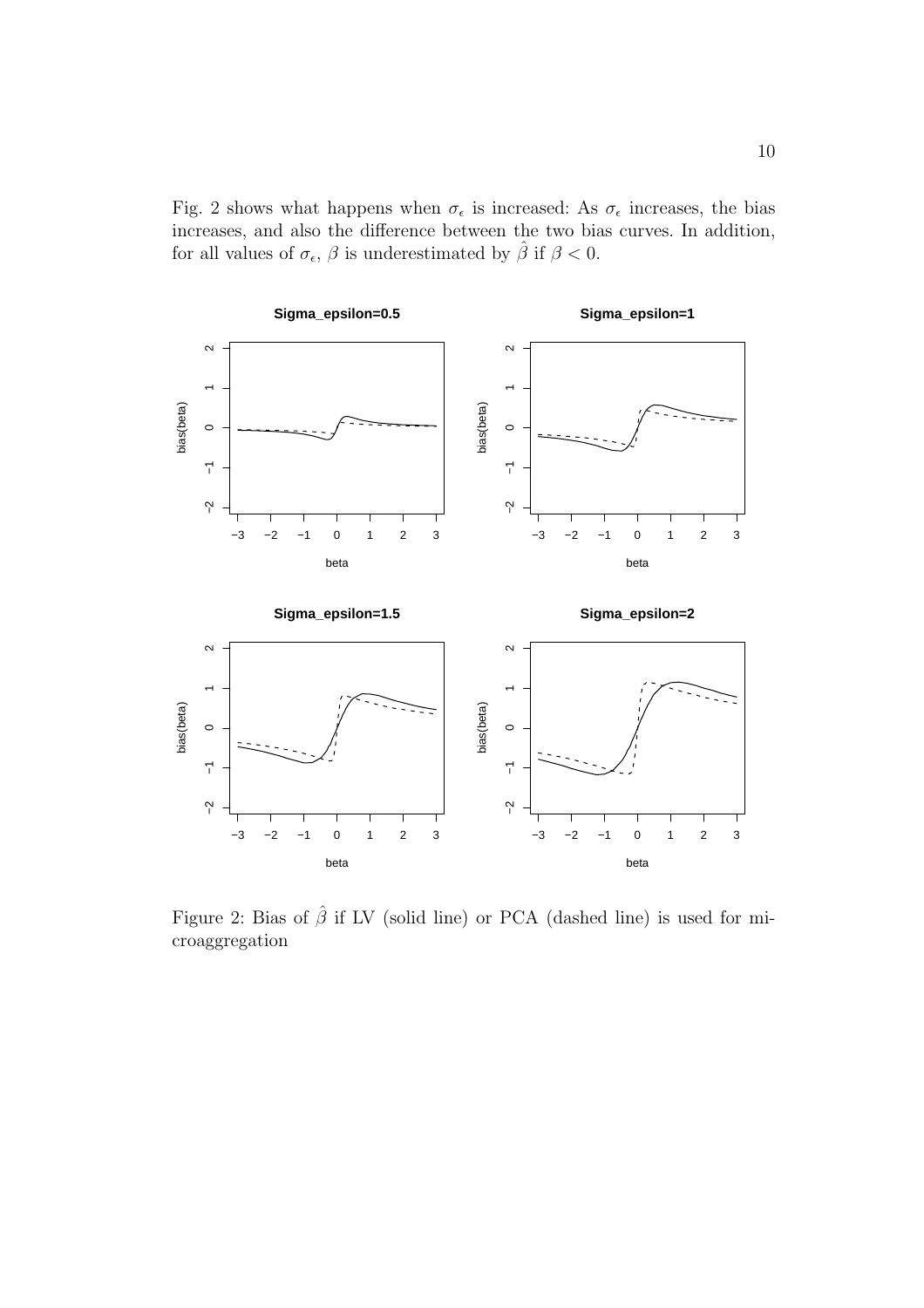## 4 Estimating a Linear Model with Two Covariates

In this section we outline the effects of microaggregation on the estimation of a multiple linear regression model. We therefore expand model (1) by adding an additional covariate  $X_2$ :

$$
Y = \alpha + \beta_1 X_1 + \beta_2 X_2 + \epsilon \tag{2}
$$

Again, we study the effects of the five microaggregation techniques described in Section 2 by means of a systematic simulation study. The values of the covariates  $X_1$  and  $X_2$  were independently drawn from a standard normal distribution, the number of replications was 1000. The residual variance  $\sigma_{\epsilon}^2$ was set equal to one. We estimated model (2) for various samples sizes, setting  $\alpha = 0$ ,  $\beta_1 = 1$ ,  $\beta_2 = -0.5$ , and  $A = 3$ . Tables 5 and 6 show the results obtained. Apparently the results of Section 3 (concerning the estimation of the simple linear model (1)) can be applied to the estimation of the multiple linear regression model (2) as well. The naive estimates  $\hat{\beta}_1$  and  $\hat{\beta}_2$  based on

|                                                                                                                                                                                          |     | $n=50$ $n=100$ $n=200$ $n=400$  |  |
|------------------------------------------------------------------------------------------------------------------------------------------------------------------------------------------|-----|---------------------------------|--|
|                                                                                                                                                                                          |     |                                 |  |
| $\begin{tabular}{c cccc} \hline & Eucl & 1.094 & 1.068 & 1.046 & 1.030 \\ \hline IR & 0.989 & 0.986 & 1.001 & 1.001 \\ \hline A & 1.439 & 1.443 & 1.425 & 1.422 \\ \hline \end{tabular}$ |     |                                 |  |
|                                                                                                                                                                                          |     |                                 |  |
|                                                                                                                                                                                          | PCA | $1.264$ $1.258$ $1.265$ $1.261$ |  |
|                                                                                                                                                                                          | kW  | $1.149$ $1.107$ $1.063$ $1.044$ |  |

Table 5: Naive estimates of  $\beta_1$  for various sample sizes  $(\sigma_{\epsilon} = 1)$ 

|                                                     |            |  | $n=50$ $n=100$ $n=200$ $n=400$           |  |
|-----------------------------------------------------|------------|--|------------------------------------------|--|
|                                                     |            |  | Eucl $\vert$ -0.569 -0.544 -0.523 -0.520 |  |
|                                                     | $\perp$ IR |  | $\vert$ -0.495 -0.504 -0.500 -0.501      |  |
| $\beta_2 = -0.5$   LV   -0.725 -0.710 -0.720 -0.713 |            |  |                                          |  |
|                                                     | <b>PCA</b> |  | $-0.617$ $-0.636$ $-0.624$ $-0.629$      |  |
|                                                     |            |  | kW $\vert$ -0.592 -0.547 -0.530 -0.520   |  |

Table 6: Naive estimates of  $\beta_2$  for various sample sizes  $(\sigma_{\epsilon} = 1)$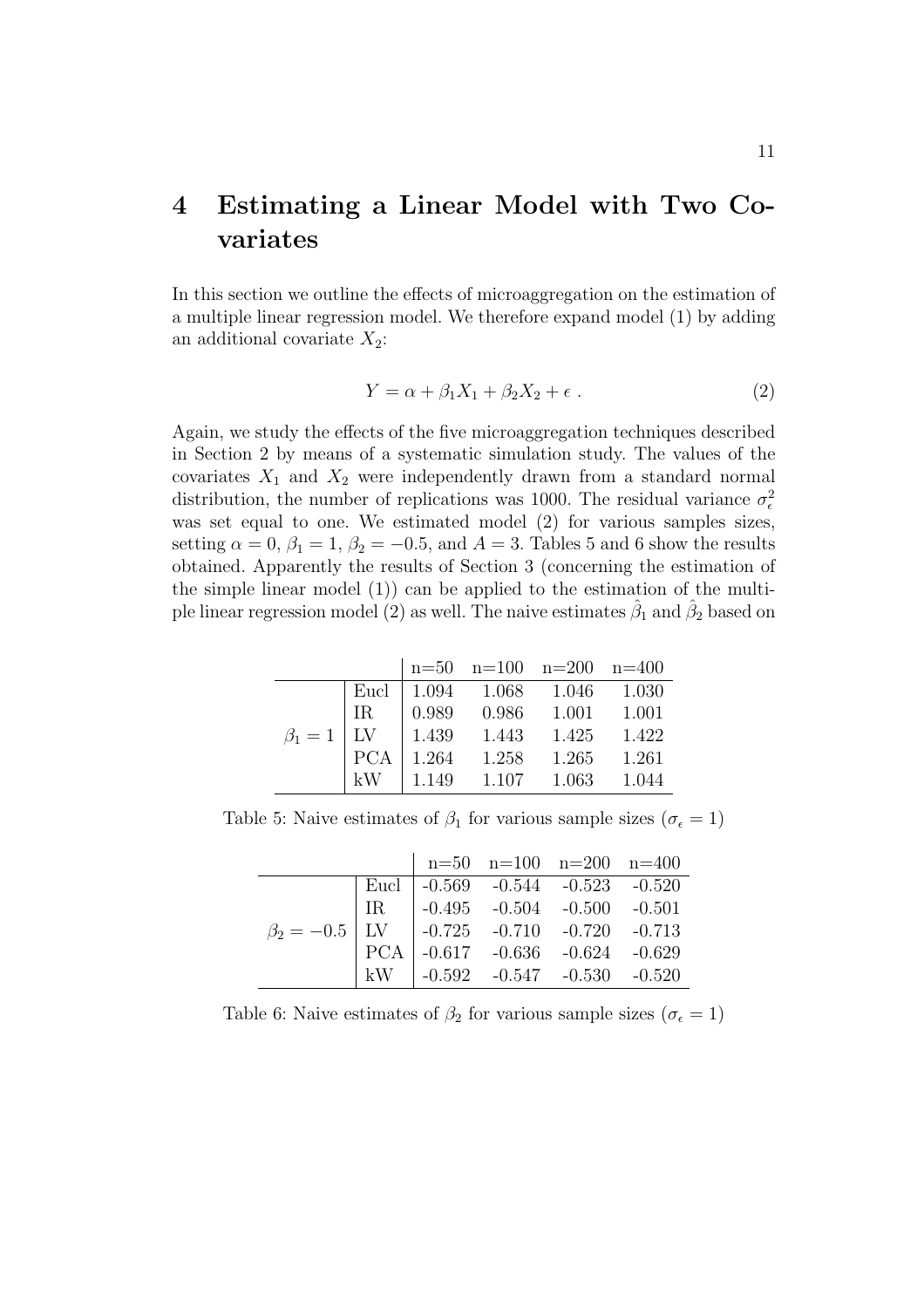Eucl, IR, and kW are biased if the sample size  $n$  is small. However, Eucl, IR, and kW lead to consistent estimates of the slope parameters  $\beta_1$  and  $\beta_2$ . In contrast,  $\hat{\beta}_1$  and  $\hat{\beta}_2$  are asymptotically biased if LV and PCA are used to aggregate the data.

To explore how the asymptotic bias induced by LV and PCA depends on the regression parameter values, we estimated  $\beta_1$ and  $\beta_2$  for  $\beta_1 = 0, 0.005, \ldots, 0.495, 0.5, 0.75, \ldots, 2.75, 3, \beta_2 =$  $0, 0.005, \ldots, 0.495, 0.5, 0.75, \ldots, 2.75, 3, \text{ and the corresponding negative}$ values. As in Section 3, the sample size  $n$  was set equal to 400 and the group size A was set equal to three. The values of  $X_1$  and  $X_2$  were drawn independently from a standard normal distribution. The results are shown in Figs. 3 (LV) and 4 (PCA): (Note that for symmetry reasons, bias( $\hat{\beta}_2$ ) is exactly the same as  $bias(\hat{\beta}_1)$ . This is why we do not include the graphs showing bias $(\hat{\beta}_2)$ ). We see that, just as in Figs. 1 and 2, bias $(\hat{\beta}_1)$  is positive if  $\beta_1$  is positive and bias $(\hat{\beta}_1)$  is negative if  $\beta_1$  is negative. Moreover, if one of the parameters  $\beta_1$  and  $\beta_2$  is "large" in absolute value, bias( $\hat{\beta}_1$ ) and bias( $\hat{\beta}_2$ ) both go to zero. This result can be explained by the fact that if either  $\beta_1$  or  $\beta_2$  is large in absolute value, LV and PCA are almost the same as microaggregation using  $X_1$  or  $X_2$  as the leading variable. In this case, the naive estimates  $\hat{\beta}_1$  and  $\hat{\beta}_2$  are unbiased (see Feige/Watts 1972).



Figure 3: Plot of bias( $\hat{\beta}_1$ ) vs.  $\beta_1$  and  $\beta_2$  if LV is used for microaggregation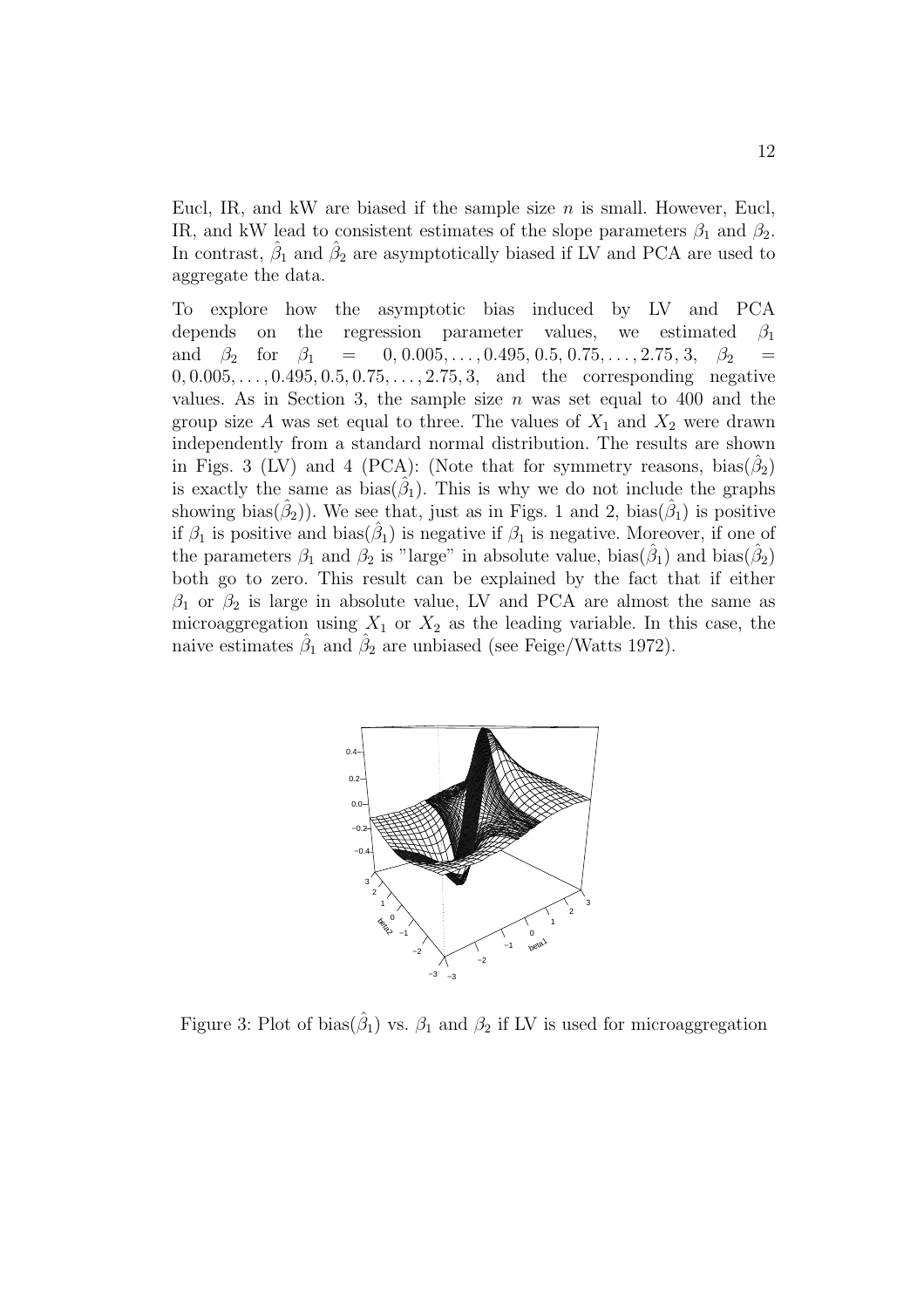

Figure 4: Plot of bias( $\hat{\beta}_1$ ) vs.  $\beta_1$  and  $\beta_2$  if PCA is used for microaggregation

### 5 Conclusion

We have analyzed the effects of microaggregation techniques on the estimation of a linear model, one of the most frequently encountered statistical estimation problems. By means of a simulation study, we have investigated the behavior of the naive least-squares estimator of the slope parameter in a simple linear model based on microaggregated data.

The main results are:

1. All five microaggregation techniques considered in this paper induce a bias in the naive estimator of the slope parameter  $\beta$  in model (1). If IR is used to aggregate the data and  $\beta > 0$ , the bias is negative, whereas if LV, PCA, Eucl, or kW are used for aggregation and  $\beta > 0$ , the bias is positive. For symmetry reasons, if  $\beta < 0$ , the bias is positive for IR and negative for LV, PCA, Eucl, and kW. If  $\beta = 0$ ,  $\hat{\beta}$  is unbiased despite microaggregation.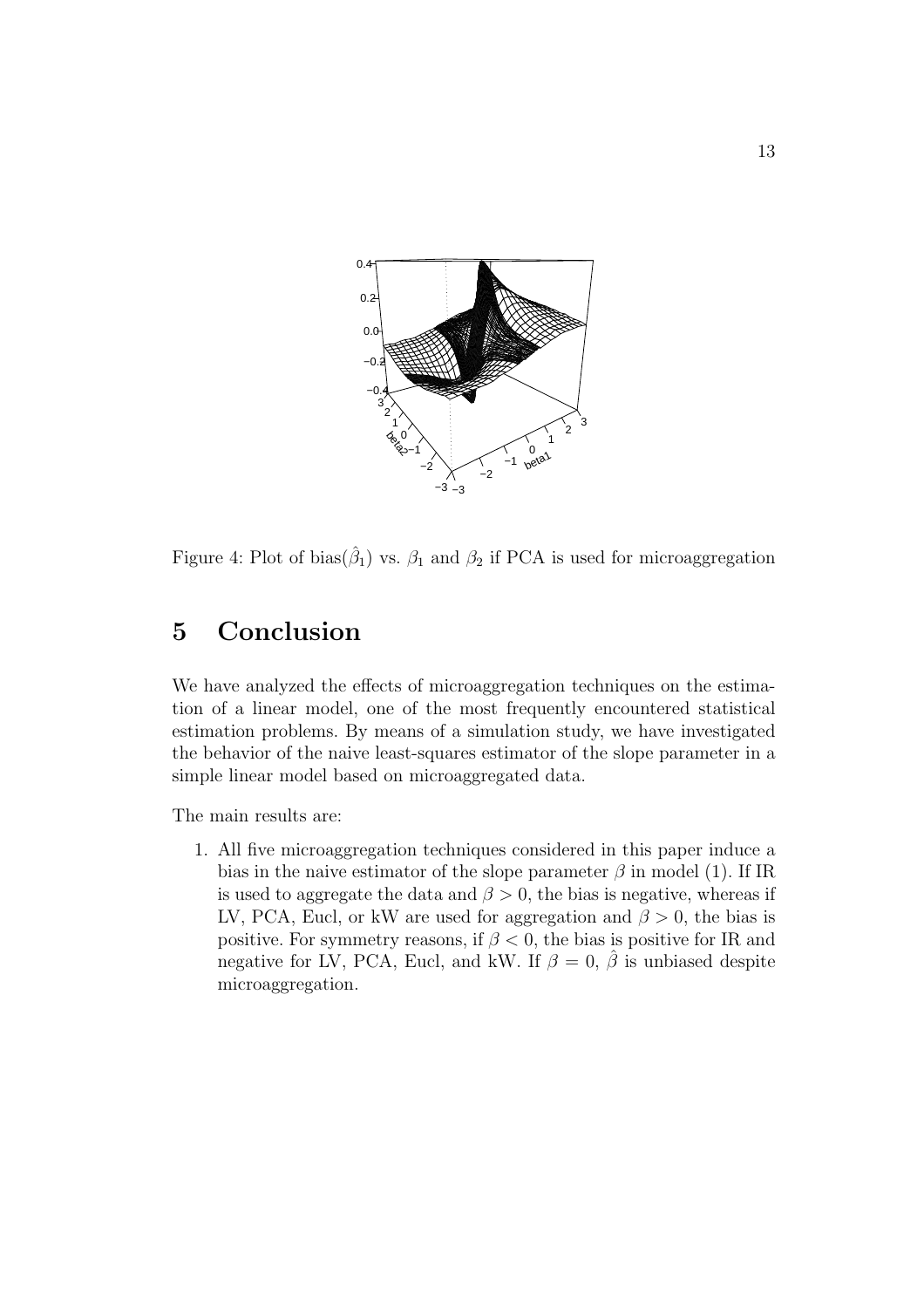- 2. Concerning the asymptotic behavior of the naive least-squares estimator, the simulation results show that for IR, Eucl, and kW the bias disappears for large sample sizes. Thus, IR, Eucl, and kW lead to consistent estimates of  $\beta$ .
- 3. If LV and PCA are used to mask the data, estimates are asymptotically biased. The asymptotic bias is a non-monotonic function of  $\beta$  and converges to 0 as  $|\beta| \to \infty$ . For small values of  $|\beta|$ , the estimates based on PCA show a larger bias than those based on LV. If  $|\beta|$  is large, PCA induces a smaller bias than LV does.
- 4. The bias of the estimates becomes larger if the residual variance  $\sigma_{\epsilon}^2$  is increased. In addition, if IR, Eucl, or kW are used for microaggregation, convergence to the true value of  $\beta$  slows down. The same effect can be seen when the group size  $A$  is increased (except for the estimates based on Eucl, which do not seem to depend on the group size).
- 5. The above results are also found in a multiple linear regression model with two covariates. In addition, if any one of the two slope parameters  $\beta_1$  or  $\beta_2$  is large in absolute value, the bias of the naive estimates is close to zero.

We thus see that in terms of consistency, Eucl and kW are reasonable alternatives to IR which is considered to be less protective than the other microaggregation techniques analyzed in this paper (see Winkler 2002). However, Eucl and kW clearly are the most computationally demanding microaggregation procedures. Concerning LV and PCI, we have seen that estimates are asymptotically biased. An obvious solution to this problem would be to develop estimators that correct for the biases induced by LV and PCI. This can be done if the bias has been evaluated analytically. For LV this has been achieved, see Schmid et al. (2005).

#### Acknowledgements

We gratefully acknowledge financial support from the Deutsche Forschungsgemeinschaft (German Science Foundation).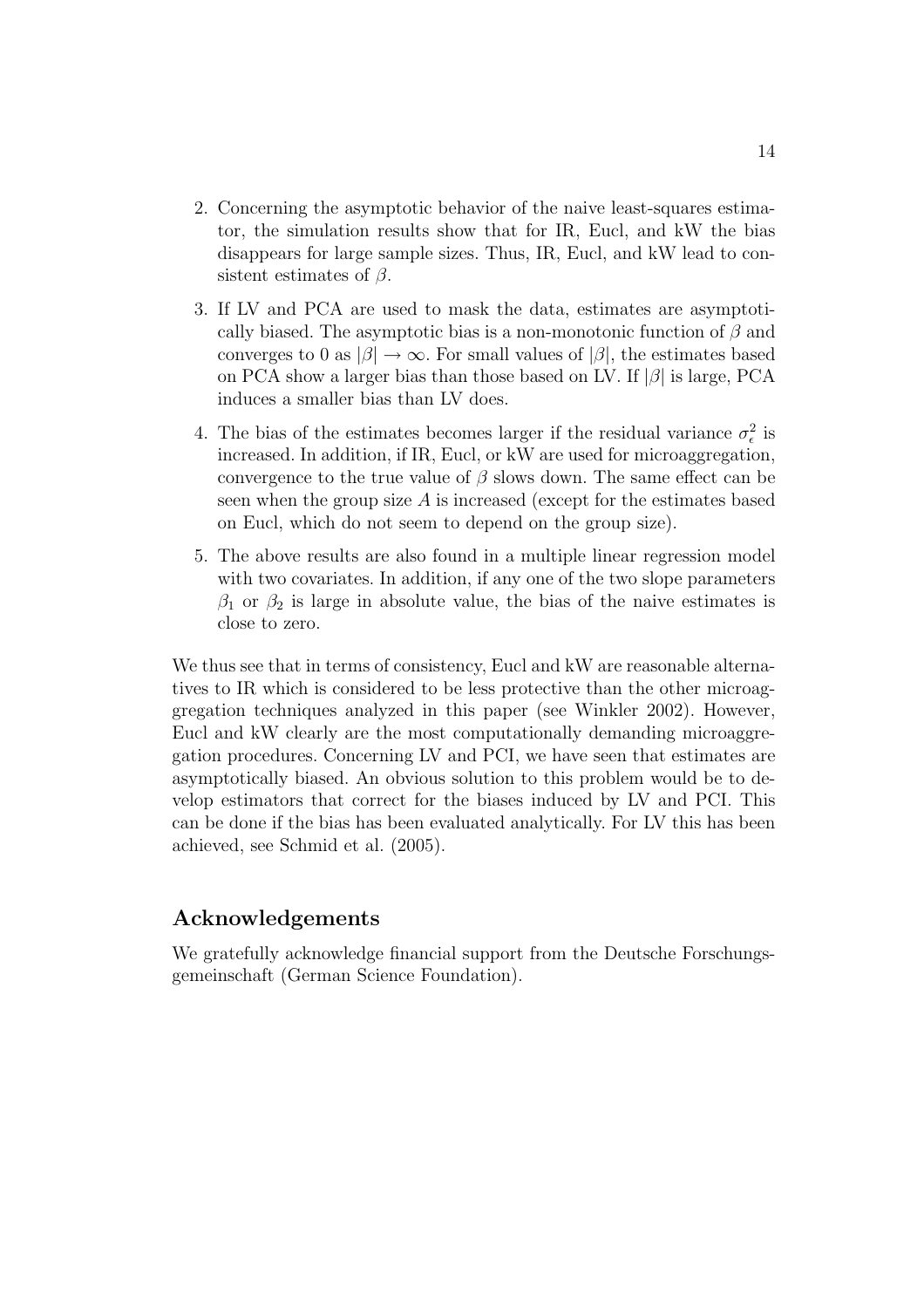#### References

Defays, D., M.N. Anwar (1998), Masking Microdata Using Micro-Aggregation. Journal of Official Statistics, Vol. 14, No. 4, pp. 449-461.

Domingo-Ferrer, J., J.M. Mateo-Sanz (2001), An Empirical Comparison of SDC Methods for Continuous Microdata in Terms of Information Loss and Re-Identification Risk. Second Joint ECE/Eurostat Work Session on Statistical Data Confidentiality, Skopje, Macedonia, March 14-16, 2001.

Domingo-Ferrer, J., J.M. Mateo-Sanz (2002), Practical Data-Oriented Microaggregation for Statistical Disclosure Control. IEEE Transactions on Knowledge and Data Engineering, Vol. 14, No. 1, pp. 189-201.

Domingo-Ferrer, J., V. Torra (2001), A Quantitative Comparison of Disclosure Control Methods for Microdata. In: P. Doyle, J. Lane, J. Theeuwes, L. Zayatz (eds.), Confidentiality, Disclosure, and Data Access, North-Holland, Amsterdam, pp. 111-133.

Elliot, M. (2001), Disclosure Risk Assessment. In: P. Doyle, J. Lane, J. Theeuwes, L. Zayatz (eds.), Confidentiality, Disclosure, and Data Access, North-Holland, Amsterdam, pp. 75-90.

Feige, E.L., H.W. Watts (1972), An Investigation of the Consequences of Partial Aggregation of Micro-Economic Data. Econometrica, Vol. 40, No. 2, pp. 343-360.

Mateo-Sanz, J.M., J. Domingo-Ferrer (1998), A Comparative Study of Microaggregation Methods. Questiio, Vol. 22, No. 3, pp. 511-526.

Paass, G., U. Wauschkuhn (1985), Datenzugang, Datenschutz und Anonymisierung - Analysepotential und Identifizierbarkeit von anonymisierten Individualdaten. Berichte der Gesellschaft für Mathematik und Datenverarbeitung, Nr. 148, Oldenbourg, München.

Schmid, M., H. Schneeweiss, H. Küchenhoff (2005), Consistent Estimation of a Simple Linear Model Under Microaggregation. Discussion Paper 415, SFB 386, Institut für Statistik, Ludwig-Maximilians-Universität München.

Willenborg, L., T. de Waal (2001), Elements of Statistical Disclosure Control. Springer, New York.